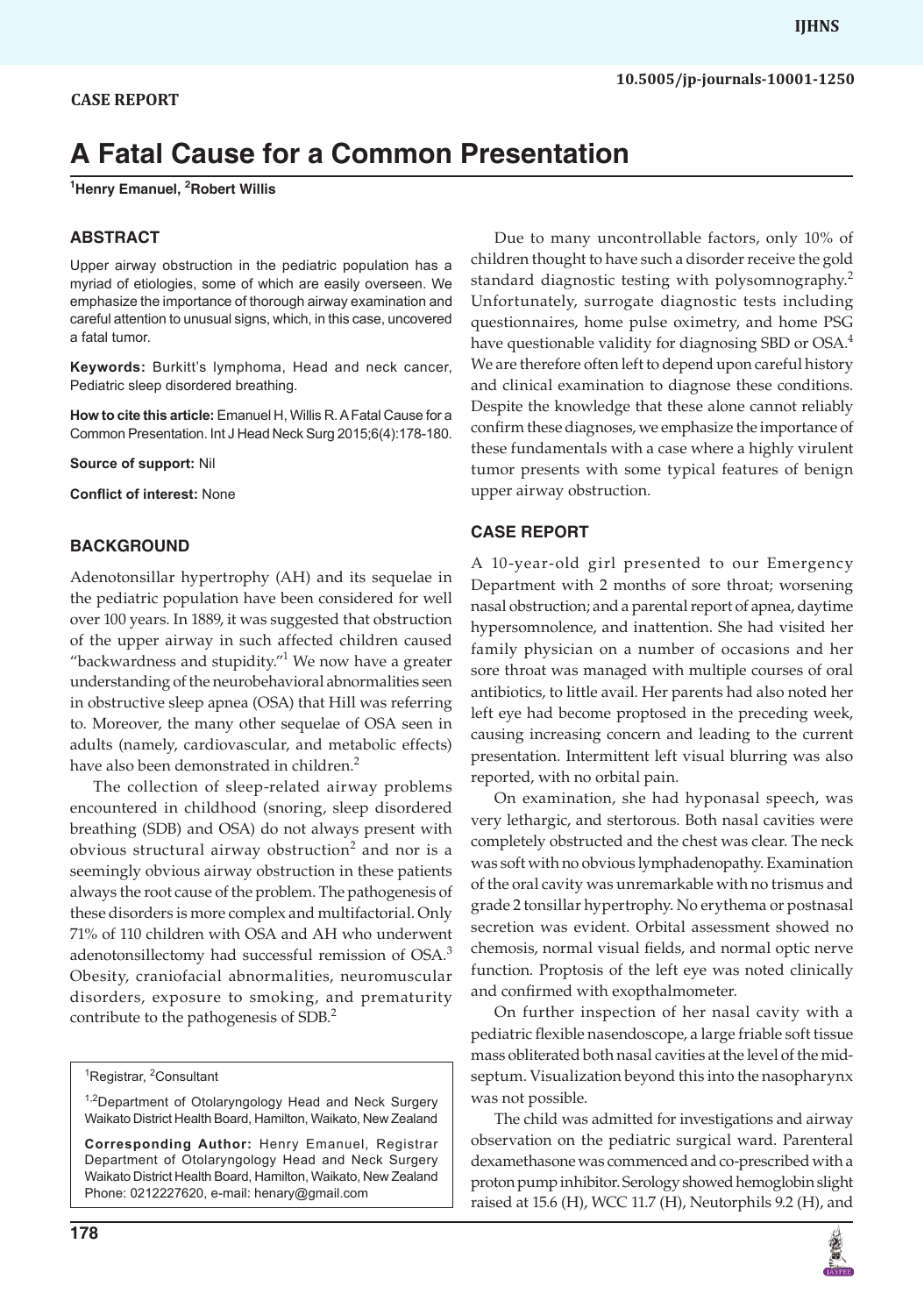*A Fatal Cause for a Common Presentation*



**Figs 1A to D:** Computer tomography and MRI illustrating expansile and destructive lesion of the ethmoid bone (A), obliterating the nasopharynx (B), and ex tending into the orbit and anterior cranial fossa (C, and D)

a normal blood film. Overnight pulse oximetry (Radical-7 oximeter, Masimo. CA, USA) showed over 200 desaturations with a nadir of 85%. No bradycardia was recorded.

Urgent computed tomography (CT) and magnetic resonance imaging (MRI) scans (Figs 1A to D) of the head and neck were performed. A large tumor originating from the ethmoid air cells and obliterating the nasopharynx was seen. Bony erosion was seen with a tumor extending through the cranial base into the anterior cranial fossa. Invasion was also seen into the left orbit via the lamina papyracea.

Transnasal biopsies of the tumor were obtained, showing Burkitt's lymphoma (BL). Urgent referral was expedited for pediatric hem-oncology input at our regional tertiary pediatric hospital. The patient underwent five cycles of chemotherapy, including intrathecal treatment for positive cerebrospinal fluid cytology. Unfortunately, she developed early recurrence in the

deep cervical lymph nodes and succumbed to the disease 5 months after presentation.

#### **DISCUSSION**

Sleep disordered breathing and OSA are common childhood presentations to ENT clinics. Causes of this include AH, developmental disorder, inflammatory or infective processes, trauma, and much less commonly, neoplasms. Here we present a case of sporadic BL arising unusually from ethmoid air cells. Orbital involvement is rare in non endemic/sporadic BL but has been previously reported.<sup>5,6</sup> The tumor has an extremely rapid growth with a doubling rate of just 24 to 48 hours, and urgent diagnosis and treatment are essential.

Denis Burkitt, when in Uganda in 1958, observed a high rate of jaw and abdominal tumors origination from lymphoid tissue in children.<sup>7</sup> Later, Epstein, Barr, and